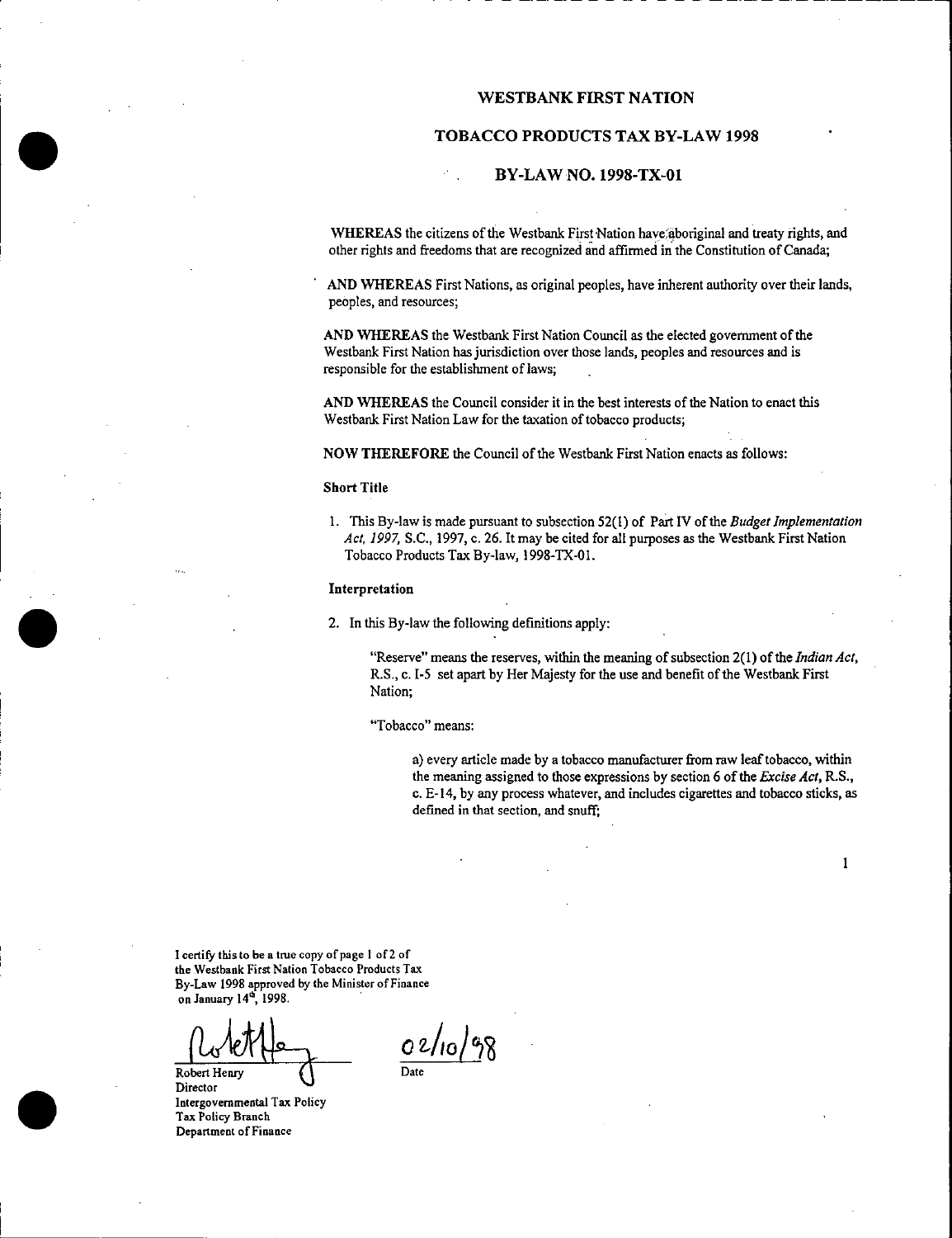b) the leaves and stems of the tobacco plant if they have been processed further than drying and sorting; and

c) cigars, as defined in that section.

#### Imposition of Direct Tax

- 3. Any person who purchases tobacco on any reserve of the Westbank First Nation, shall pay the Westbank First Nation <sup>a</sup> tax calculated on the value ofthe consideration for the sale at the rate provided for in subsection 165 (1) of the Excise Tax Act, R.S., c. E-15.
- 4. This By -law applies to every sale for which consideration becomes due, or is paid without having become due, on or after February 1st, 1998. This By-law shall come into force and effect on the later of the day it is approved by the Minister of Finance for the Government of Canada and February 1st, 1998.

APPROVED AND PASSED at a duly convened meeting of the Band Council of the Westbank First Nation held at the Westbank First Nation Administration Office, 515 Highway<br>97 South, Kelowna, BC, this  $6^+$  day of  $\overline{J}$ 97 South, Kelowna, BC, this  $6<sup>th</sup>$  day of  $\overline{J}$ 

Chief

Councillor Councillor

Councillor Councillor

<sup>1</sup> certify this to be <sup>a</sup> true copy of page <sup>2</sup> of2 of the Westbank First Nation Tobacco Products Tax By -Law 1998 approved by the Minister of Finance on January 14<sup>th</sup>, 1998.

Robert Henry

Director Intergovernmental Tax Policy Tax Policy Branch Department of Finance

02/10/98

2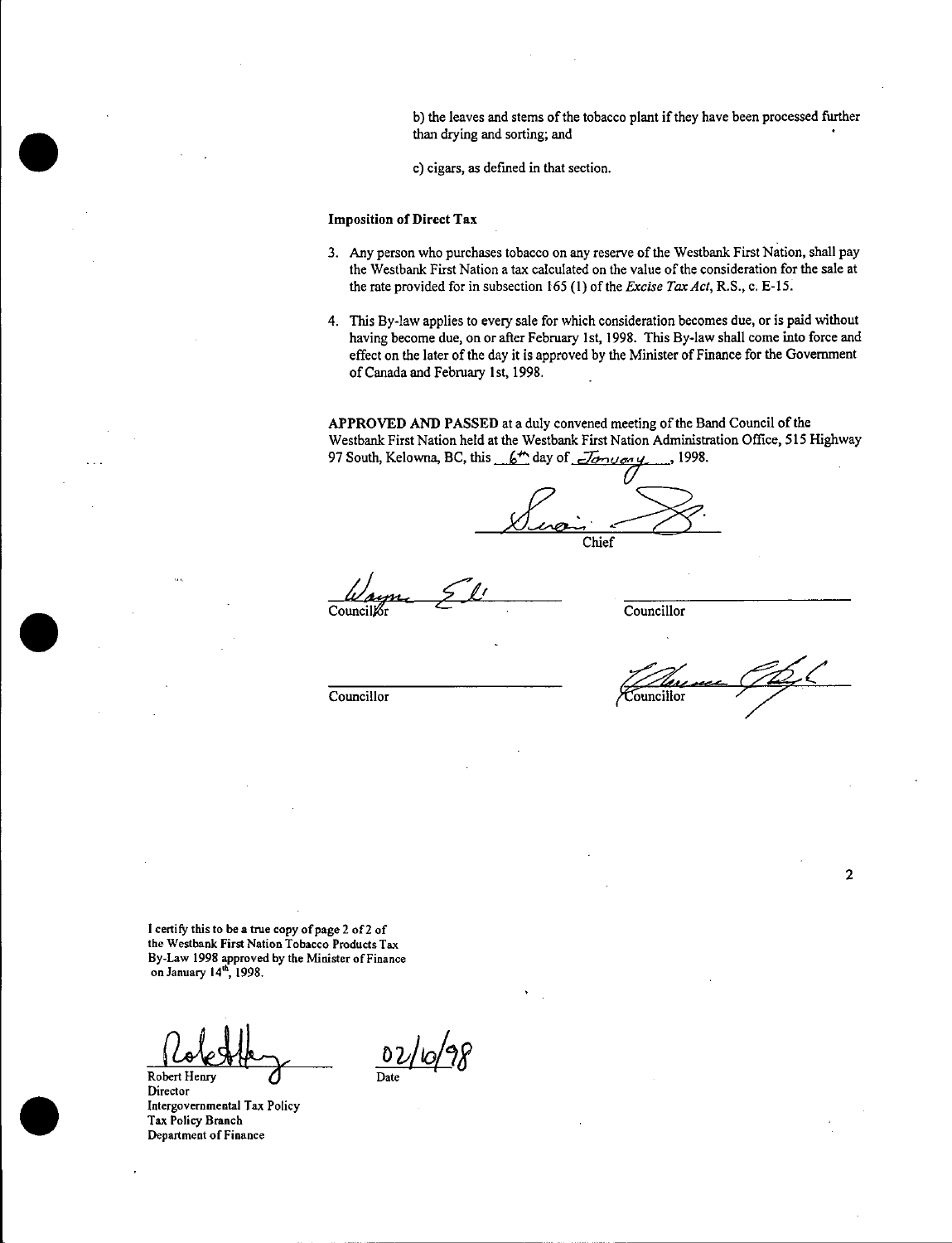## WESTBANK FIRST NATION

# TOBACCO PRODUCTS TAX BY -LAW 1998

## BY -LAW NO. 1998-TX-01

WHEREAS the citizens of the Westbank First Nation have aboriginal and treaty rights, and other rights and freedoms that are recognized and affirmed in the Constitution of Canada;

AND WHEREAS First Nations, as original peoples, have inherent authority over their lands, peoples, and resources;

AND WHEREAS the Westbank First Nation Council as the elected government of the Westbank First Nation has jurisdiction over those lands, peoples and resources and is responsible for the establishment of laws;

AND WHEREAS the Council consider it in the best interests of the Nation to enact this Westbank First Nation Law for the taxation of tobacco products;

NOW THEREFORE the Council of the Westbank First Nation enacts as follows:

## Short Title

1. This By-law is made pursuant to subsection 52(1) of Part IV of the Budget Implementation Act, 1997, S.C., 1997, c. 26. It may be cited for all purposes as the Westbank First Nation Tobacco Products Tax By-law, 1998-TX-01.

## Interpretation

2. In this By -law the following definitions apply:

"Reserve" means the reserves, within the meaning of subsection 2(1) of the Indian Act, R.S., c. I-5 set apart by Her Majesty for the use and benefit of the Westbank First Nation;

Tobacco" means:

a) every article made by a tobacco manufacturer from raw leaf tobacco, within the meaning assigned to those expressions by section 6 of the Excise Act, R.S., c. E -14, by any process whatever, and includes cigarettes and tobacco sticks, as defined in that section, and snuff;